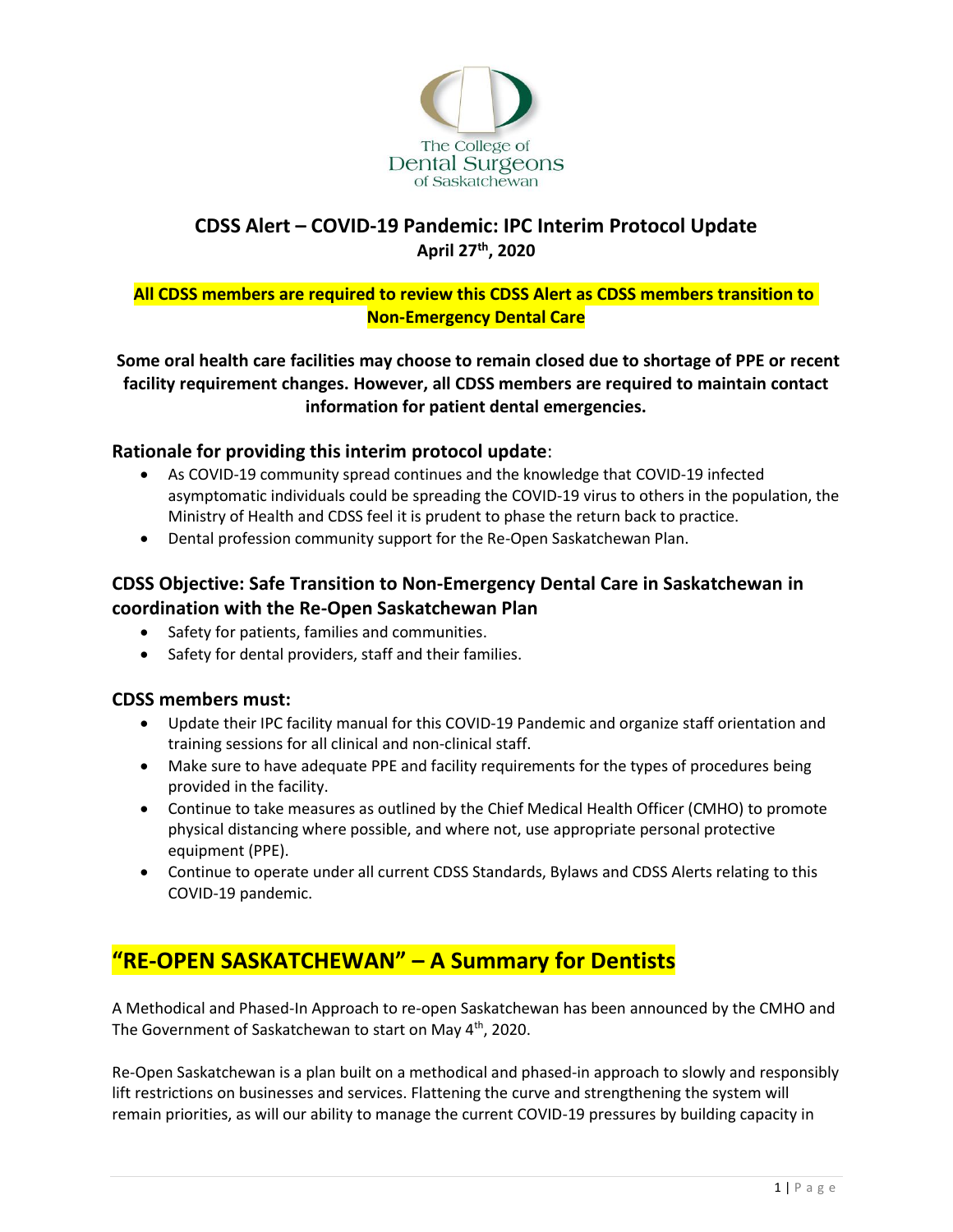the coming weeks and months. Key elements will include increased testing and contact tracing, as well as the preparation of additional space and critical equipment.

Restrictions will be lifted in stages, with consideration given to socioeconomic factors and the risk of transmission. They will be implemented via public health orders and the timing will be dictated by evidence of transmission.

As restrictions are gradually lifted, the Government of Saskatchewan and its Chief Medical Health Officer, will carefully monitor the daily number of reported cases and other important indicators. They will also monitor to ensure that:

- Transmission of the virus is controlled.
- The provincial health system has enough capacity to test, isolate and treat every case, as well as trace every contact.
- Outbreak risks are minimized in special settings, such as health care facilities.
- Preventive measures are established in workplaces, schools and other essential gathering places.
- The risks of importing the virus from outside the province can be managed.
- Communities and businesses are educated, engaged and empowered to adjust to the new realities brought about by COVID-19.
- Individuals identified by a Medical Health Officer as having novel coronavirus disease (COVID-19) must immediately go into mandatory self-isolation until it is determined they no longer pose a public health threat.
- Individuals identified by a Medical Health Officer as a close contact of a person or persons with COVID- 19 must go into mandatory self-isolation for 14 days from the last date of exposure.

### *The following recommendations should remain in place through all five phases:*

- Vulnerable individuals, such as seniors and those with underlying health conditions, should continue to exercise caution and minimize high-risk exposures, such as public outings.
- Protective measures for vulnerable populations.
- Individuals should continue working from home if they can do so effectively.
- Physical distancing must be maintained, wherever possible.
- People must stay at home when they are sick.
- Personal hygiene will continue to be a key prevention measure.
- Enhanced cleaning and disinfection should take place in workplaces, public spaces and recreational facilities.
- Although the public health order regarding the size of gatherings does not apply to businesses and workplaces, they are expected to follow the recommended public health measures, including:
	- physical distancing for staff and clients;
	- **■** regular cleaning and disinfection;
	- **■** frequent handwashing and sanitizing;
	- use of PPE where required and appropriate; and
	- keeping staff who demonstrate or report COVID-19 symptoms out of the workplace.

For a more in depth understanding of the Re-Open Saskatchewan plan please refer to the full document. (Click **[HERE](https://www.saskatchewan.ca/government/health-care-administration-and-provider-resources/treatment-procedures-and-guidelines/emerging-public-health-issues/2019-novel-coronavirus/re-open-saskatchewan-plan)**)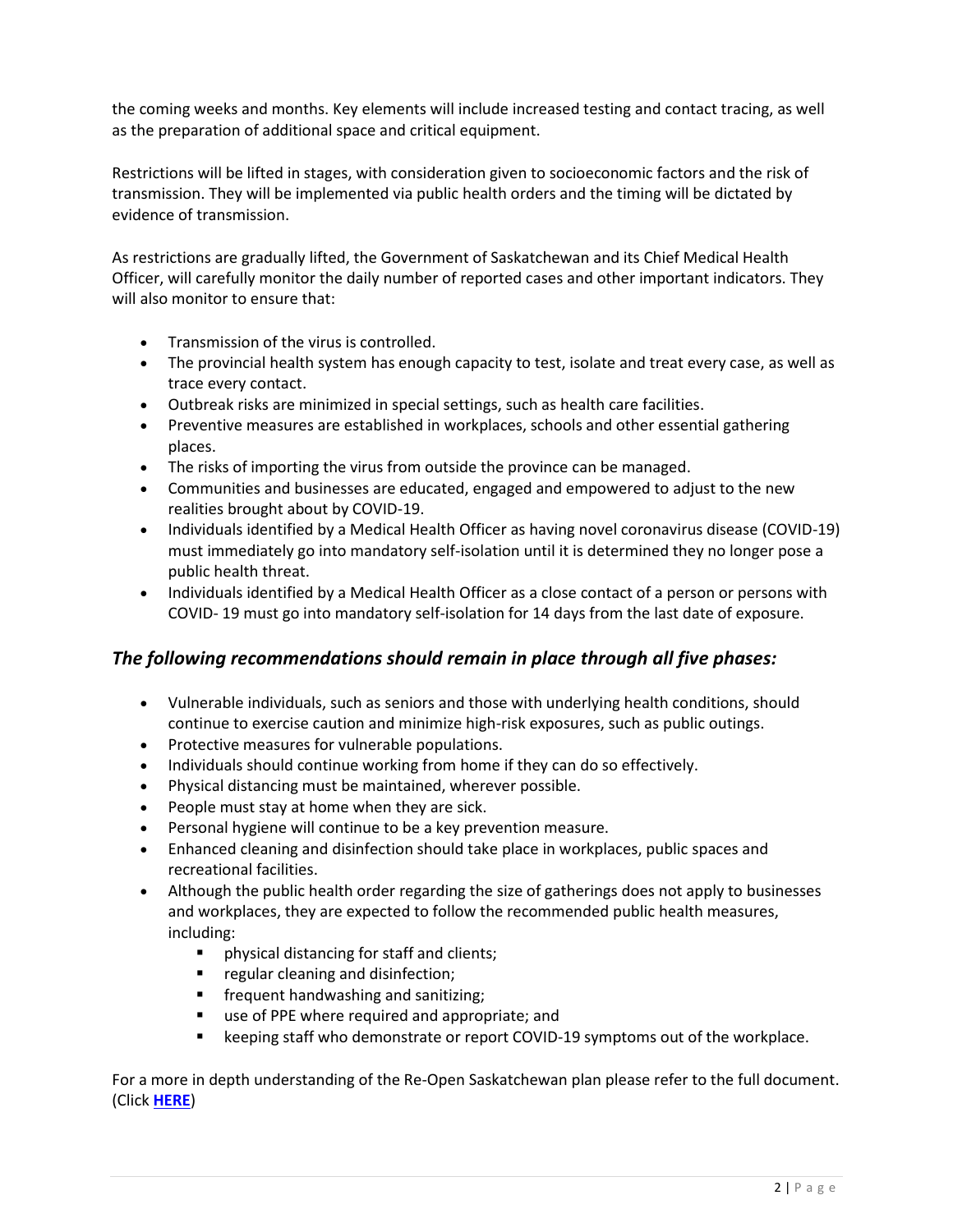# **Preamble: CDSS COVID-19 Pandemic: IPC Protocol**

The CDSS thanks the Dentists of Saskatchewan for the emergency dental care provided to the people of Saskatchewan during the COVID-19 pandemic. This is a difficult time for all of Saskatchewan. You are supporting your community and making a difference in the containment of COVID-19 in our province. The Premier announced on April 23, 2020 that Saskatchewan will slowly re-open. This means that Dentistry can slowly and methodically be re-introduced into Saskatchewan.

The CDSS recognizes that dental facilities and communities vary in size and complexity. This document sets out protocols for dental care delivery. CDSS members will use clinical judgement implementing these pandemic protocols.

This protocol will be updated as the pandemic evolves. Dental care providers **MUST** use appropriate PPE (including fit tested N95 respirators) based on the type of dental care they are providing. Fit testing for N95 respirators can be accessed through a 'Qualified Fit Tester' that members can contact.

### **Overview of Procedures**

Similar to Re-Open Saskatchewan, the CDSS is implementing a plan to Re-Open Dentistry, again built on a methodical and phased-in approach to slowly and responsibly restart dental care in Saskatchewan. Dental care will be phased in. The following plan is based on published triage systems for dentistry taking into account the following key objectives:

- 1. A controlled reintroduction of dental care to prevent COVID 19 transmission in Saskatchewan.
- 2. To support the medical system by keeping dental emergencies out of hospital emergency rooms.

All urgent dental treatment for patients who have been identified as moderate or high risk for COVID-19 or have been confirmed as COVID-19 positive MUST be provided by a SHA Level 3 provider in the appropriate facility. In addition, SHA Level 3 Dental Emergency Facilities will continue to accept referrals from providers for screened negative COVID-19 patients.

### **General Definitions:**

- **Aerosol-Generating Procedure (AGP)**: Any dental procedure where aerosolised particles are expected to be generated by dental instrumentation. This includes the use of ultrasonic scalers, high-speed handpieces, surgical handpieces or air-water syringes at any point in the procedure.
- **Aerosol Controlled Environment (ACE)**: AGP operatory rooms must be isolated rooms from floor to ceiling with an entry or entries that must be closed and secured during the AGP.
- **Aerosol-Protective Measures**: Actions aimed at mitigating the risk associated with aerosols. These must include:
	- o patient Risk Assessment Screening (SHA COVID-19 Screening Tool March 27, 2020);
	- o thermometer temperature vital sign screening (<38°C);
	- o a hydrogen peroxide pre-procedural mouth rinse;
	- o wearing PPE for high-risk situation (Cap or Bonnet, Gown or Lab Coat, properly fit KN95 or N95 Respirators (fit test with documentation of style and size within the last two years) Goggles or Face Shield, Gloves (to cover gown or coat cuffs), and gown or barrier for patient;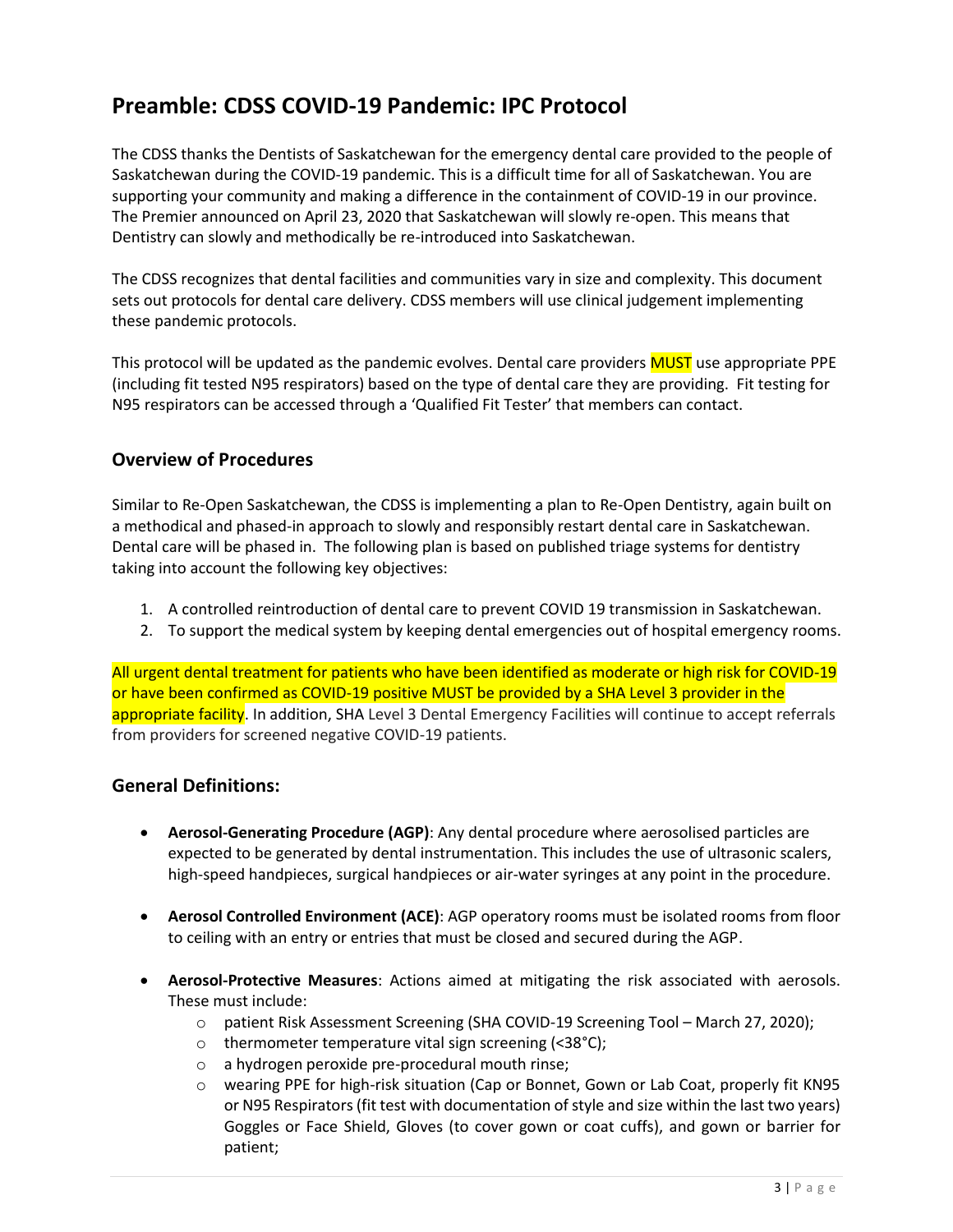- $\circ$  the use of a rubber dam with a sealing material;
- o the use of high-volume evacuation/suction;
- o air management recommendations (aerosol settling time).
- **COVID-19**: The name of the infectious disease caused by a new coronavirus called SARS- CoV-2. Although COVID-19 is not thought to be an airborne disease, such as measles or tuberculosis, under certain circumstances the virus can be aerosolized into particles much smaller than respiratory droplets (< 5 μm), allowing them to remain suspended in the air longer, to travel farther, and to be inhaled by a person, thus acting like an airborne disease. Aerosol particles bearing SARS-CoV-2 can be generated during medical and dental procedures when a patient's saliva is agitated by mechanical forces, such as an ultrasonic scaler, a high-speed handpiece, or spray from an air-water syringe. Therefore, the risk of aerosol transmission can be reduced by avoiding their generation in the first place, by utilizing appropriate PPE, and implementing appropriate aerosol protective measures.
- **Urgent Dental Care** includes treatment for:
	- o dental or soft-tissue infections;
	- o severe pain that cannot be controlled by medication;
	- o fractured teeth or pulpal exposure;
	- $\circ$  adjustment or repair of dental appliances where a patient's health is significantly impacted.

# **PHASE 1 (May 4th, 2020)**

**Phase 1 will include** the provision of Non-Aerosol Generating Procedures (NAGP) and Urgent Aerosol Generating Procedures (AGP) in an Appropriate Aerosol Controlled Environment utilizing appropriate Aerosol Protective Measures (APM), for patients who do not meet the criteria for COVID-19 based on the SHA COVID-19 Screening Tool. (Click **[HERE](http://www.saskatchewan.ca/-/media/files/coronavirus/info-for-health-care-providers/testing-screening-and-medical-directives/sha-0003-covid-19-outpatient-same-day-sx-direct-admits-screening-tool.pdf)**)

The CDSS recommends dental professionals complete emergent and urgent care as a priority during this phase of the COVID-19 pandemic.

The CDSS may update or modify this Phase as the COVID-19 Pandemic evolves depending on the accumulation of evidence-based research.

### **Dental Procedures Acceptable in Phase 1 Include the Following:**

- Any emergency NAGP or emergency AGP in Aerosol Controlled Environment utilizing Aerosol Protective Measures and KN95 or N95 respirator
- Examinations and consultations
- Simple extractions (NAGP)
- Preventive procedures such as the application of topical agents (fluoride, silver diamine fluoride, etc.)
- Oral & maxillofacial radiology procedures
- Orthodontic procedures (NAGP)
- Removable prosthodontic procedures
- Cementation of previously fabricated fixed prosthodontics
- Temporomandibular dysfunction management and procedures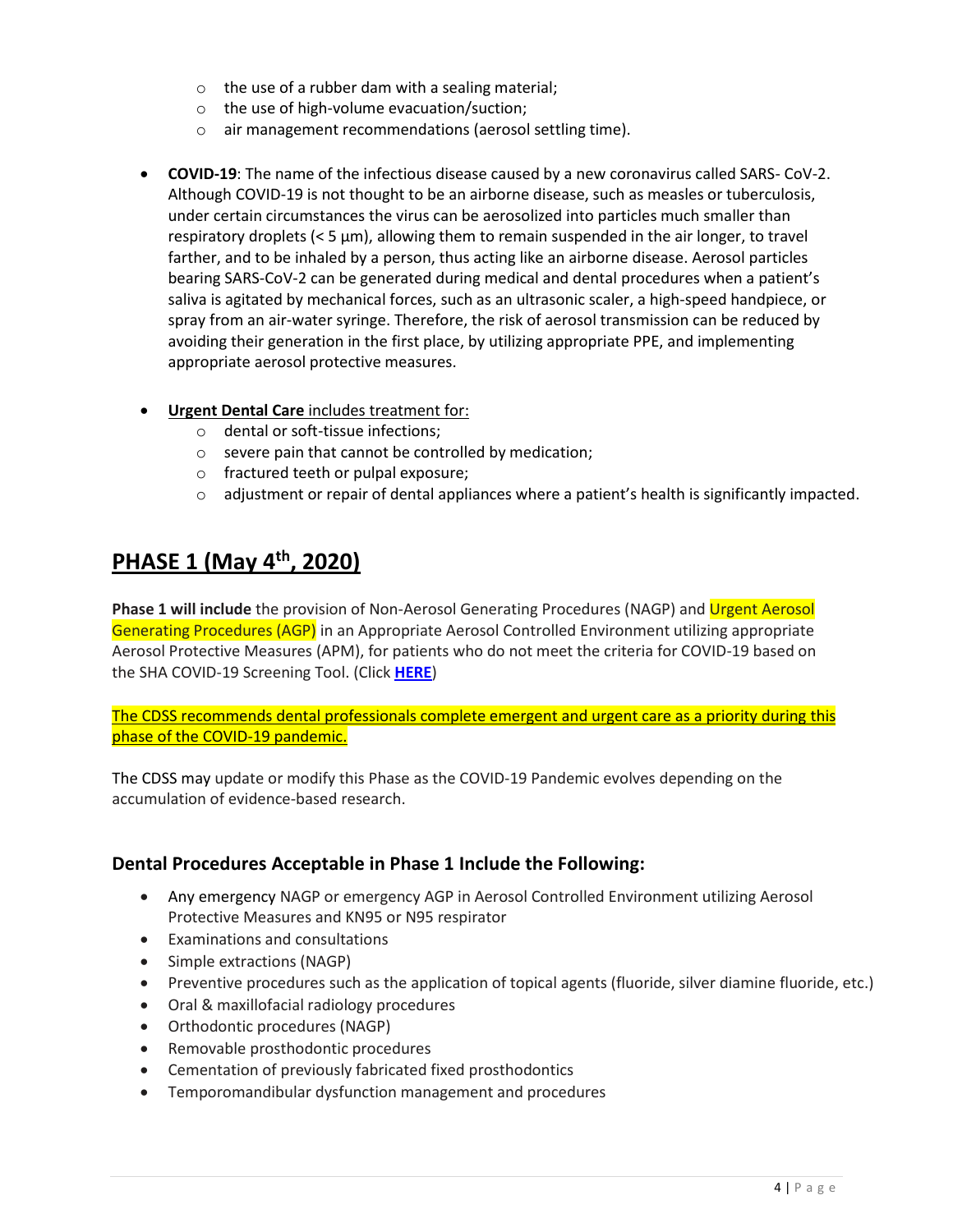- Medical management of soft tissue presentations
- Oral pathology and oral medicine procedures
- Periodontal procedures (NAGP) hand scaling only and no ultrasonic instrumentation
- Urgent endodontic procedures AGP with Dental Dam in Aerosol Controlled Environment utilizing Aerosol Protective Measures and N95 respirator
- Urgent restorative procedures AGP with Dental Dam in Aerosol Controlled Environment utilizing Aerosol Protective Measures and N95 respirator
- Urgent pediatric restorative procedures AGP with Dental Dam in Aerosol Controlled Environment utilizing Aerosol Protective Measures and N95 respirator
- Urgent complex extractions (AGP) without Dental Dam in Aerosol Controlled Environment utilizing Aerosol Protective Measures and KN95 or N95 respirator
- Dental public health initiatives including community programing and preventive measures.

### **Dental Procedures Not Included in Phase 1:**

- All elective and non-urgent AGP
- Hygiene ultrasonic instrumentation
- Selective polishing /prophy
- Laser instrumentation
- Dental implant placement
- Nitrous oxide sedation

**Later phases will allow the provision of more dental treatment using an updated interim protocol as directed by the CDSS after considering the accumulating evidence-based research.**

#### **Risk Mitigation Factors for Phase 1:**

- Patient Risk Assessment Screening (SHA COVID-19 Screening Tool March 27<sup>th</sup>, 2020)
- Thermometer temperature vital sign screening (<38°C)
- Patient hand hygiene
- Pandemic informed consent
- Preprocedural hydrogen peroxide rinse
- Vulnerable patient appointment times specific days or early in the day
- Fewer appointment times
- Stagger appointment times
- Escort to accompany minor patients only

### **Personal Protective Equipment for Phase 1:**

At this time, during the active spread of COVID-19, the standard should be to provide the highest level of PPE:

- For Non-Aerosol Generating Procedures (NAGP) (ie. examinations, hand scaling, simple
	- extractions, orthodontic procedures, crown cementations etc.) Table 1 Update
		- o ASTM Level 2 or Level 3 mask;
		- o Eye protection (glasses / goggles / face shield);
		- o Gloves;
		- o Mandatory routine precautions as per the SOHP Infection Prevention Control (IPC) Standard for Oral Health Care Facilities (04-01 to 04-05).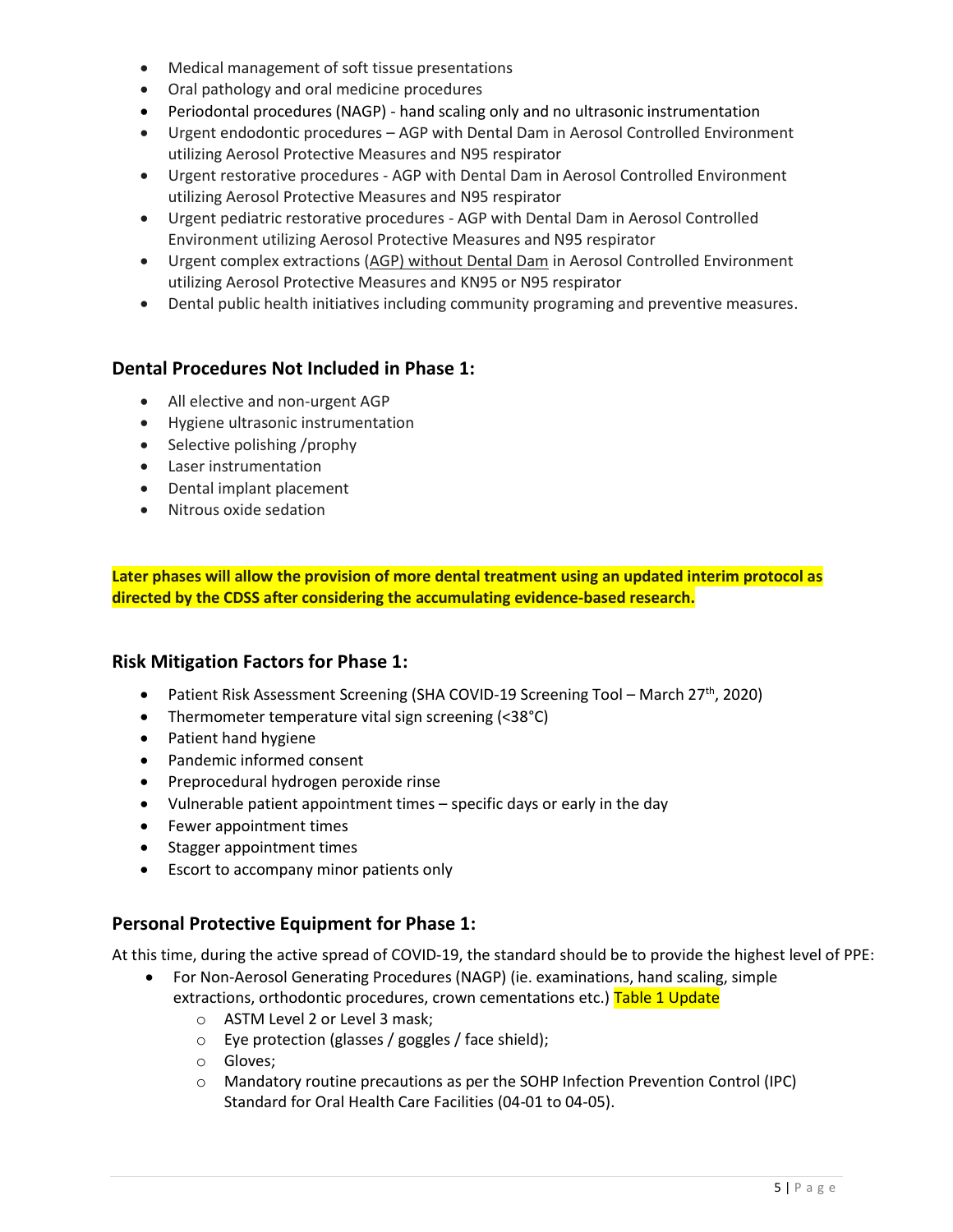- For Aerosol Generating Procedures (AGP) with or without Dental Dam in AGP in Aerosol Controlled Environment utilizing Aerosol Protective Measures (Complex extraction (AGP) Table 1 Update
	- o Proper Donning and Doffing techniques must be followed:
		- NIOSH approved N95 or KN95 respirator;
		- Must be fit tested for both dentist and dental assistant;
		- Given the shortage of N95 respirators many health care providers are wearing an N95 respirator and covering it with an ASTM Level 2 mask and face shield to prevent droplets and or splatter on the N95 respirator. With this technique the N95 respirator may be used for multiple patients during one operative day;
		- Face shield (goggles can replace face shield when using a dental dam);
		- Gown / Lab coat;
		- Surgical cap / bonnet;
		- **■** Gloves.

### **COVID-19 Pandemic: IPC Interim Protocol - Phase 1 Non-Aerosol Generating Procedure (NAGP)**

- 1. Mandatory routine precautions as per the SOHP Infection Prevention Control (IPC) Standard for Oral Health Care Facilities (04-01 to 04-05).
- 2. Mandatory PPE for NAGP includes: Level 2 or Level 3 Mask, Glasses, Goggles or Face Shield, Gloves. PPE for Front office staff is listed in Table 1.
- 3. Enhanced cleaning, including twice daily cleaning of high touch surfaces.
- 4. A 1% hydrogen peroxide mouth rinse for 60 seconds must be performed by the patient and expectorated into the same dispensing cup prior to examination and procedures within the oral cavity.
- 5. Recommend extraoral radiographs. Minimize the use of intraoral radiographs to prevent the possible formation of aerosols.
- 6. Utilize hand instruments only.
- 7. Utilize four-handed dentistry
- 8. Do not use air water syringes.
- 9. Do not use ultrasonic instruments.
- 10. Do not use high-speed rotary handpieces or electric low-speed handpieces with air and water.
- 11. Patient should perform ABHR prior to exiting the operatory room.
- 12. Clean the operatory room clinical contact and housekeeping surfaces as per normal protocol SOHP Infection Prevention Control (IPC) Standard for Oral Health Care Facilities (04-01 to 04-05).

## **COVID-19 Pandemic: IPC Interim Protocol - Phase 1 Aerosol Generating Procedure (AGP)**

- 1. Mandatory PPE for Dentists and Chairside assistants for AGP includes: cap or bonnet, gown or lab coat, properly fit KN95 or N95 (with or without Dental Dam) Respirator (fit test with documentation), goggles or face shield, gloves (to cover gown or coat cuffs), and gown or barrier for patient.
- 2. COVID-19 Pandemic Emergency Treatment Consent should be obtained for both patient and staff.
- 3. A 1% hydrogen peroxide mouth rinse for 60 seconds must be performed by the patient and expectorated into the same dispensing cup prior to examination and procedures within the oral cavity.
- 4. AGP operatory rooms must be isolated rooms from floor to ceiling with an entry or entries that must be closed and secured during the AGP.
- 5. Enhanced cleaning, including frequent cleaning of high touch surfaces.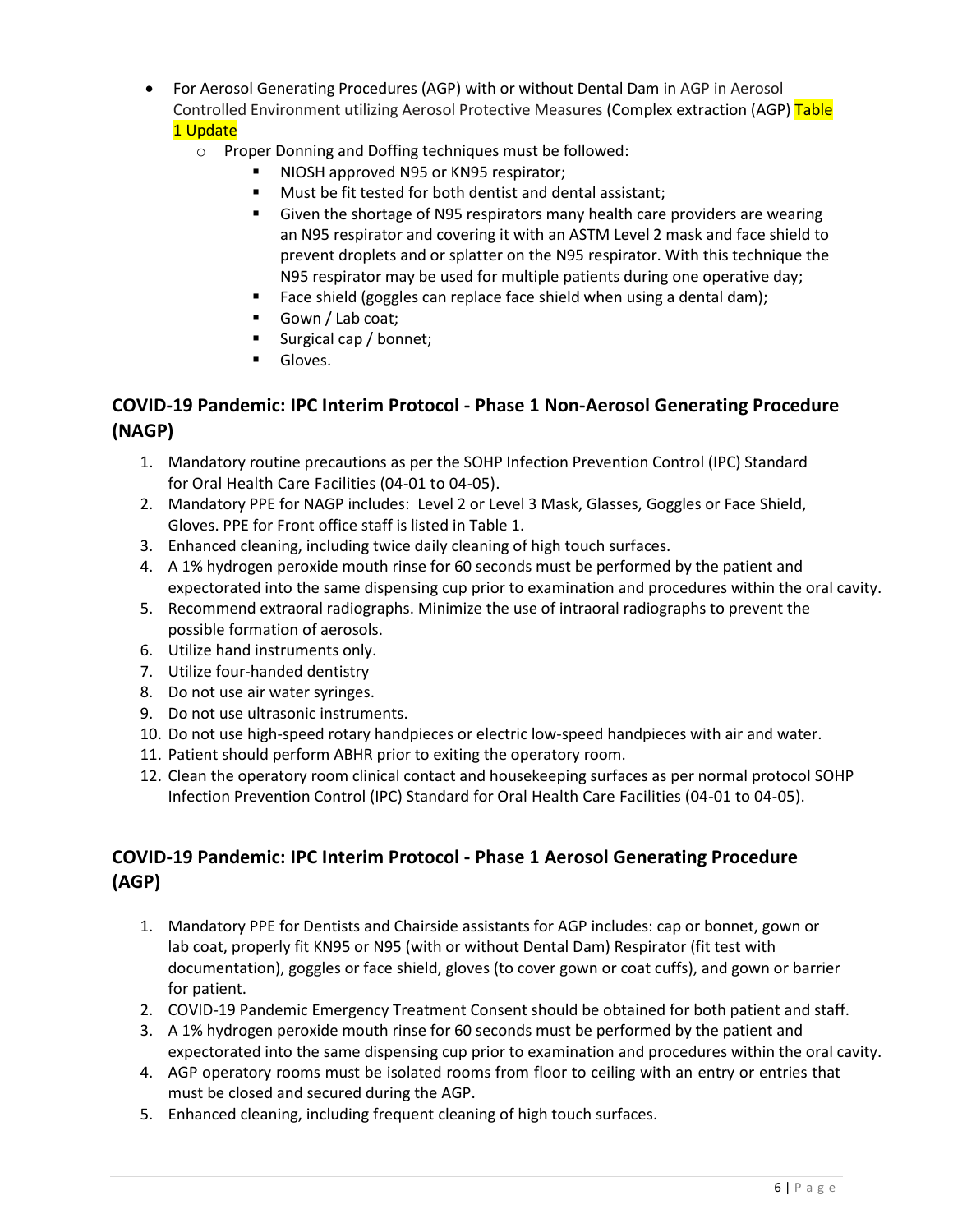- 6. AGP operatory rooms require the removal of all unnecessary cabinets, fixtures, and nonessential supplies or products, including pictures or artwork.
- 7. AGP operatory rooms must have a Donning and Doffing Anteroom or Hallway Area. (Donning and Doffing Video --- Click **[HERE](https://www.youtube.com/watch?v=t1lxq2OUy-U)**)
	- a. Donning Station "Clean" Side or Area
		- Includes: Caps or Bonnets, Gowns or Lab Coats, Masks, N95 Respirator, Goggles or Face Shields, Gloves, Alcohol Base Hand Rub (ABHR)
	- b. Doffing Station "Decontamination" Side or Area
		- Includes: Laundry Receptacle with Lid, Garbage Receptacle with Lid, Eye Protection Disinfection Receptacle with Lid.
- 8. PPE must be donned in the "Clean" Side of the Anteroom immediately before entering the AGP Operatory Room - do not go anywhere else once the PPE is donned.
	- a. Put on a gown and cap or bonnet.
	- b. Perform hand hygiene.
	- c. Properly fit a N95 Respirator (secure the straps, mold the metal nose piece to the nose bridge, and perform a seal check).
	- d. Perform hand hygiene.
	- e. Put on gown or lab coat.
	- f. Perform hand hygiene.
	- g. Put on appropriate eye protection goggles or face shield.
	- h. Perform hand hygiene.
	- i. Put on gloves to cover the gown or lab coat cuffs.
- 9. The operatory door shall remain closed during the procedure. Only the dentist, dental assistant and patient will be permitted in the operatory during treatment. The operatory door should only be opened once to discharge the patient and for clinical staff to exit.
- 10. Aerosol Generating Procedure signage should be placed at the entrance to the room (Appendix A)
- 11. Implement Aerosol Protective and Minimization Procedures.
- 12. The patient is discharged and guided to the reception area for post op instructions, processing, and exit.
- 13. PPE must be doffed in the AGP Operatory Room and the "Decontamination Side" of the Anteroom.
	- a. In the AGP Operatory Room or as you leave the room:
		- i. With gloved hands, remove the gown and gloves With gloved hands only touching the outside of the gown, grasp the gown and pull away from the body without rapid movements, roll gown inside out into a bundle, simultaneously remove gloves inside out, and discard gown and gloves immediately. Perform hand hygiene.
		- ii. With gloved hands, remove the lab coat and gloves With gloved hands only touching the outside of the lab coat, open the lab coat and remove away from the body without rapid movements, roll lab coat inside out into a bundle, simultaneously remove gloves inside out, discard gloves immediately, and transfer the lab coat to the "Decontamination Side" of the Anteroom laundry receptacle careful to avoid contact with "clean" surfaces. Perform hand hygiene.
	- b. Exit the AGP Operatory Room, close the AGP Operatory Room door, and in the "Decontamination Side" of the Anteroom or Hallway Area.
		- i. Perform hand hygiene.
		- ii. Remove eve protection goggles or face shield at the sides careful not to touch facial skin with the hands and place in disinfection receptacle or garbage receptacle.
		- iii. Remove the cap or bonnet by grasping at the rear and pulling forward off the head and place in the laundry receptacle or discard in the garbage receptacle.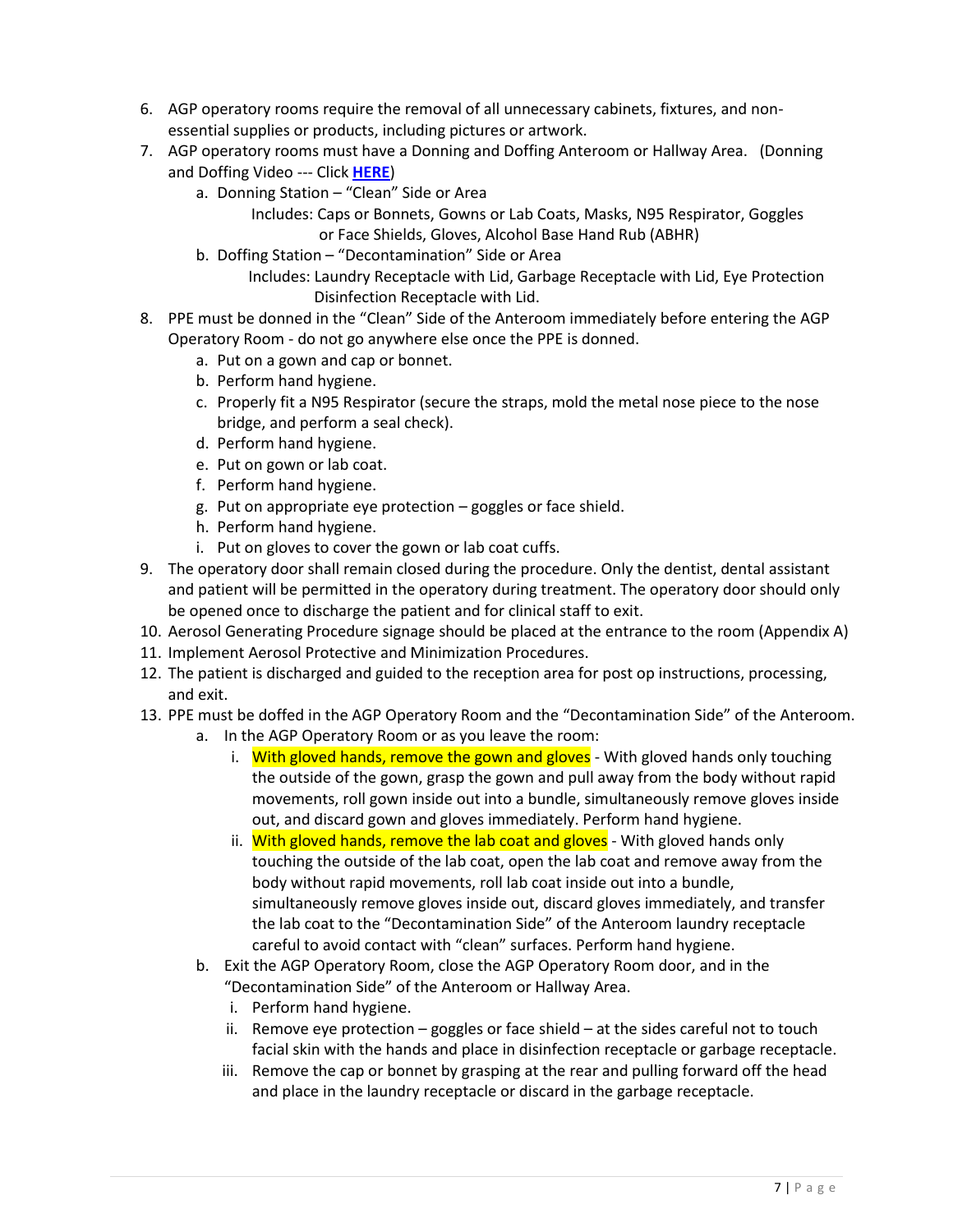- iv. Remove N95 Respirator without touching the front of the mask and discard in the garbage receptacle or stored in a sealed labeled receptacle for possible future decontamination.
- v. Perform hand hygiene.
- vi. Put on a clean surgical mask.
- 14. The operatory door and room must remain closed and settle for 120 minutes after AGPs before cleaning. With respect to air management, if the number of Air Changes per Hour (ACH) in the room permits, the settle time can be decreased. (Click **[HERE](https://www.saskatchewan.ca/-/media/files/coronavirus/info-for-health-care-providers/infection-prevention-and-control/work-standard-settle-time-aerosolize-poster-april-4-2020.pdf)**)
- 15. Following appropriate settling time clean the operatory room clinical contact and housekeeping surfaces as per normal protocol - SOHP Infection Prevention Control (IPC) Standard for Oral Health Care Facilities (04-01 to 04-05).

### **Air Changes Per Hour (ACH) and Settle Times in Aerosol Generating Rooms**

Aerosol generation during dental procedures will dictate the "how and where" these procedures are completed. ACH will dictate how long the room must sit afterwards to allow the aerosol to settle before it can be cleaned using normal SOHP IPC Standards for Oral Health Care Facilities. The AGP "settle time guidelines" are based on ACH and will apply to both categories:

- 1. AGP with dental dam (restorative and endodontic procedures etc.)
- 2. AGP without dental dam (complex oral surgery procedures etc.)

#### **AGP Environmental Controls**

- 1. AGP operatory rooms must be isolated rooms from floor to ceiling with an entry or entries that must be closed and secured during the AGP.
	- a. Temporary isolation rooms can be designed hoarding with plastic and a framed or zippered door.
- 2. Clinical staff must limit their movement in/out of the treatment area during this time to minimize airborne contamination of the adjacent spaces.
- 3. All Donning/Doffing procedures must be followed.
- 4. If AGP must be performed, the following precautions should be taken:
	- a. Maintain physical separation of spaces between patients having AGP.
	- b. Assume air clearance time to be 120 mins unless otherwise confirmed.
	- c. **IF YOU HAVE QUESTIONS ABOUT AIR CLEARANCE TIMES IN YOUR FACILITY, PLEASE CONTACT AN HVAC CONSULTANT.**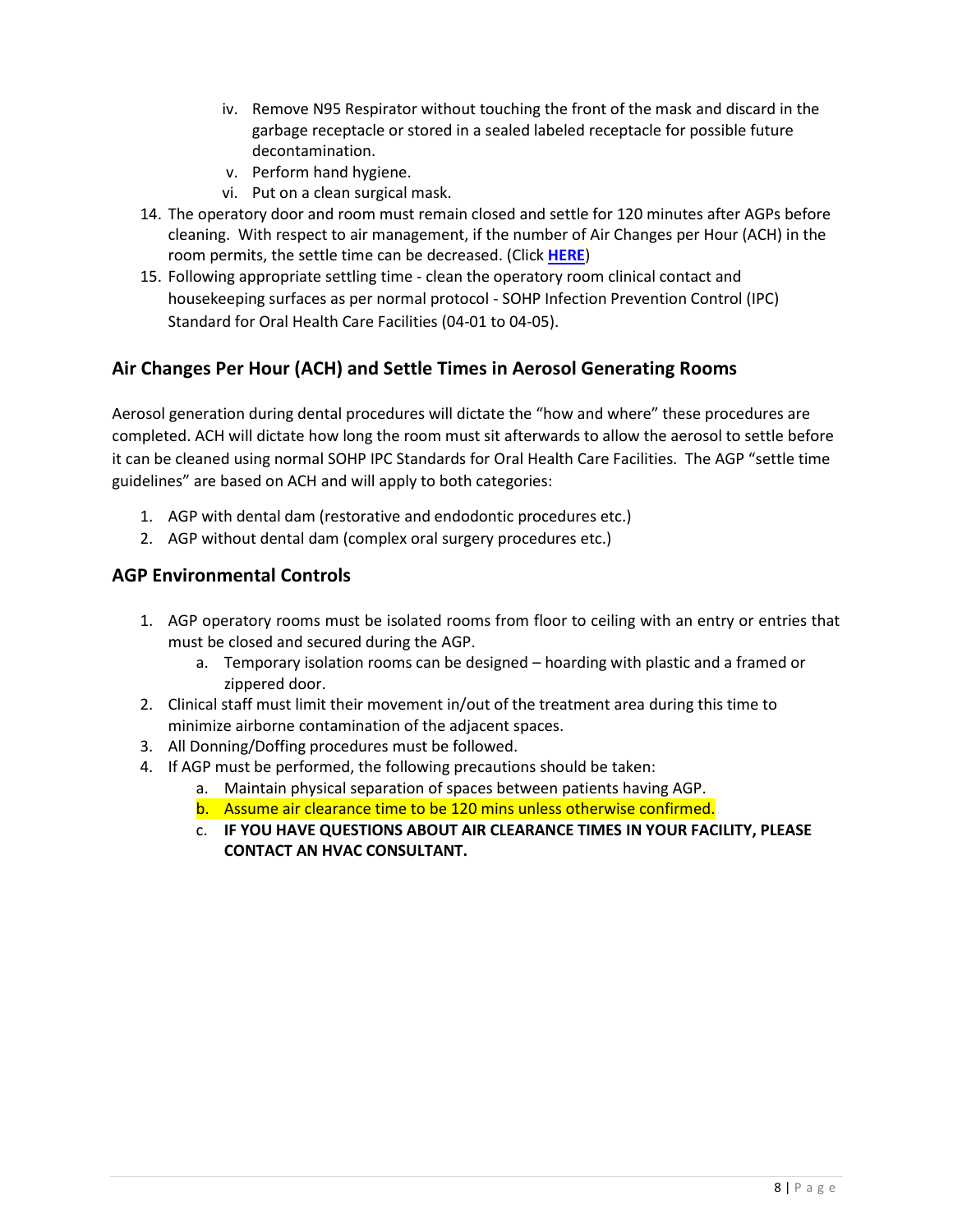**Table 1:** Adapted from: World Health Organization. "Rational use of Personal Protective Equipment for Coronavirus Disease 2019 (COVID-19)." February 27<sup>th,</sup> 2020: 1-7

| <b>Setting</b>      | <b>Staff or patients</b>                        | <b>Procedure Activity</b>                                                                                                                        | <b>Type of PPE</b>                                                                                                                                         |
|---------------------|-------------------------------------------------|--------------------------------------------------------------------------------------------------------------------------------------------------|------------------------------------------------------------------------------------------------------------------------------------------------------------|
| <b>Patient Room</b> | Dentists/RDA                                    | Low Risk<br>Providing direct Care (Non-AGMP)                                                                                                     | - Level 2 or 3 mask<br>- Eye protection (glasses,<br>googles or face shield)<br>- Scrubs<br>- Gloves<br>- If contact with patient then<br>lab coat or gown |
|                     |                                                 | Intermediate<br><b>Aerosol Generating procedures</b><br>(AGP) with dental dam                                                                    | - N95 or KN95 respirator<br>(Fitted)<br>- Face shield or goggles<br>- Cap/bouffant<br>- Gown/lab coat (with cuff)<br>- Gloves                              |
|                     |                                                 | <b>High Risk</b><br><b>Aerosol Generating procedures</b><br>(AGP) without Rubber Dam                                                             | - N95 or KN95 respirator<br>(Fitted)<br>- Face shield<br>- Cap/bouffant<br>- Gown/lab coat (with cuff)<br>- Gloves                                         |
|                     | Disinfecting<br>treatment rooms<br>for non-AGPs | Can disinfect immediately                                                                                                                        | - Level 1 mask as a minimum<br>- Eye protection<br>- Gloves                                                                                                |
|                     | Disinfection<br>treatment rooms<br>for AGPs     | Wait to disinfect<br>(120 mins or amount of time<br>required to wait after completion<br>of AGP depending on room<br>ventilation specifications) | - Level 1 mask as a minimum<br>- Eye protection<br>- Gloves                                                                                                |
|                     | Visitors                                        | NO Visitors in room during AGP                                                                                                                   |                                                                                                                                                            |
| Reception           | Door/triage                                     | Preliminary screening (vitals<br>including temp)                                                                                                 | - Level 1 mask as a minimum<br>- Eye protection<br>- Gloves<br>- Scrubs<br>- Maintain social distancing                                                    |